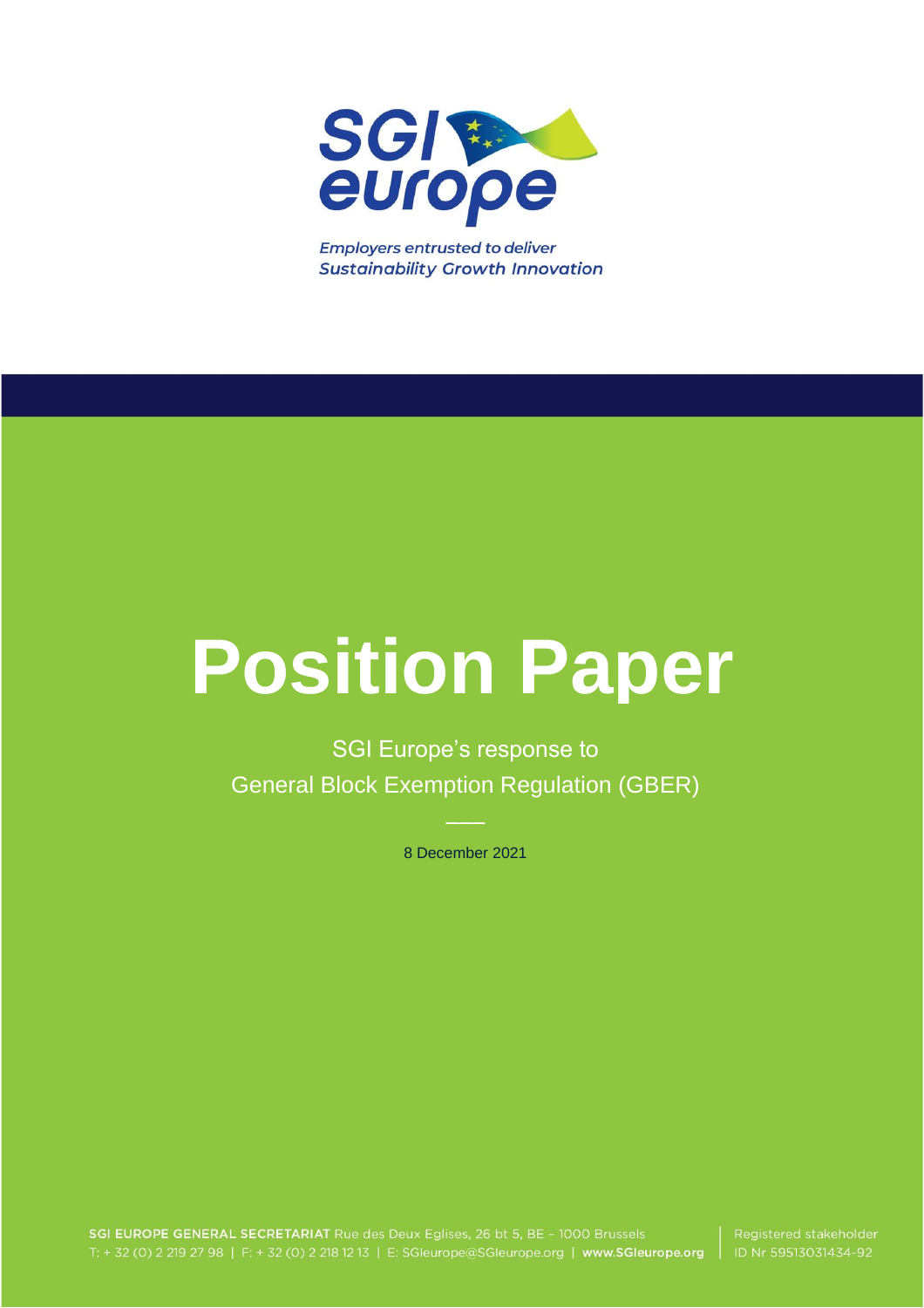



Brussels, 8 December 2021

As an employers' organisation and one of the EU cross-industry social partners, SGI Europe represents **enterprises active in services of general interest (SGIs)**. SGI Europe members are active in sectors such as energy, healthcare, telecommunications, waste management, water sector,… On the one hand, these sectors contribute to society as a whole and facilitate the development of less privileged areas and play an indispensable role in inclusion of the less privileged people. On the other hand, they **also face the greatest challenges in the twin transition.** SGIs can play a crucial role in achieving smart, sustainable, and inclusive growth.

SGI Europe welcomes the opportunity to answer the consultation on General Block Exemption Regulation (GBER), a vital part of the twin, green and digital, transition. Therefore, SGI Europe welcomes the tailored revision, in particular, the **development of renewable energy and its infrastructure, the ramp-up of hydrogen and support of decarbonisation of heat supply.** In addition to that, we would like to suggest the following improvements.

## **Definition of small and medium enterprises**

#### **Annex I to General Block Exemption Regulation, Article 3 (4)**

The current definition of micro, small and medium enterprises, as included in the General Block Exemption Regulation, **does not consider enterprises that are owned by public bodies.** As it follows from the Annex, Art. 3 Paragraph 4 of the GBER, enterprises owned at least 25% by public authorities/bodies do not qualify as SMEs. Consequently, **despite their small size and similar limitations that they are facing as SMEs, local public enterprises cannot benefit from the bureaucratic leniency or access to less strict funding rules**. In other words, local public enterprises must comply with often very burdensome obligations that do not correspond to their capacities and often despite their undeniable positive and indispensable role in providing services of general interest. This is to the detriment of the provision of services of general interest that these local public enterprises provide. Therefore, SGI Europe calls here to consider publicly owned enterprises as SMEs.

# **Aid for environmental protection**

#### **Article 36a: Investment aid for recharging or refuelling infrastructure**

When it comes to the construction of recharging and refuelling infrastructure, **tariffs are one of the most significant contributors** to higher costs**,** which are not eligible for aid. Including them in the recharging infrastructure would facilitate the construction of affordable infrastructure.

The same article, 36a in paragraph 8, requires an **ex-ante open public consultation or an independent market study to establish the incentive effect**. In the field of e-mobility, this is not understandable. In particular, the requirement that within three years, no refuelling and recharging infrastructure would be installed. This infrastructure has to be built to reach the climate goals regarding decarbonising transport and the deployment of e-mobility, as also included in the Renewable Energy Directive and the Alternative Fuels Infrastructure Regulation.

The requirement of the **necessity of aid for recharging infrastructure for electric vehicles or vehicles powered at least partially by hydrogen** (for refuelling infrastructures), **which represent respectively less**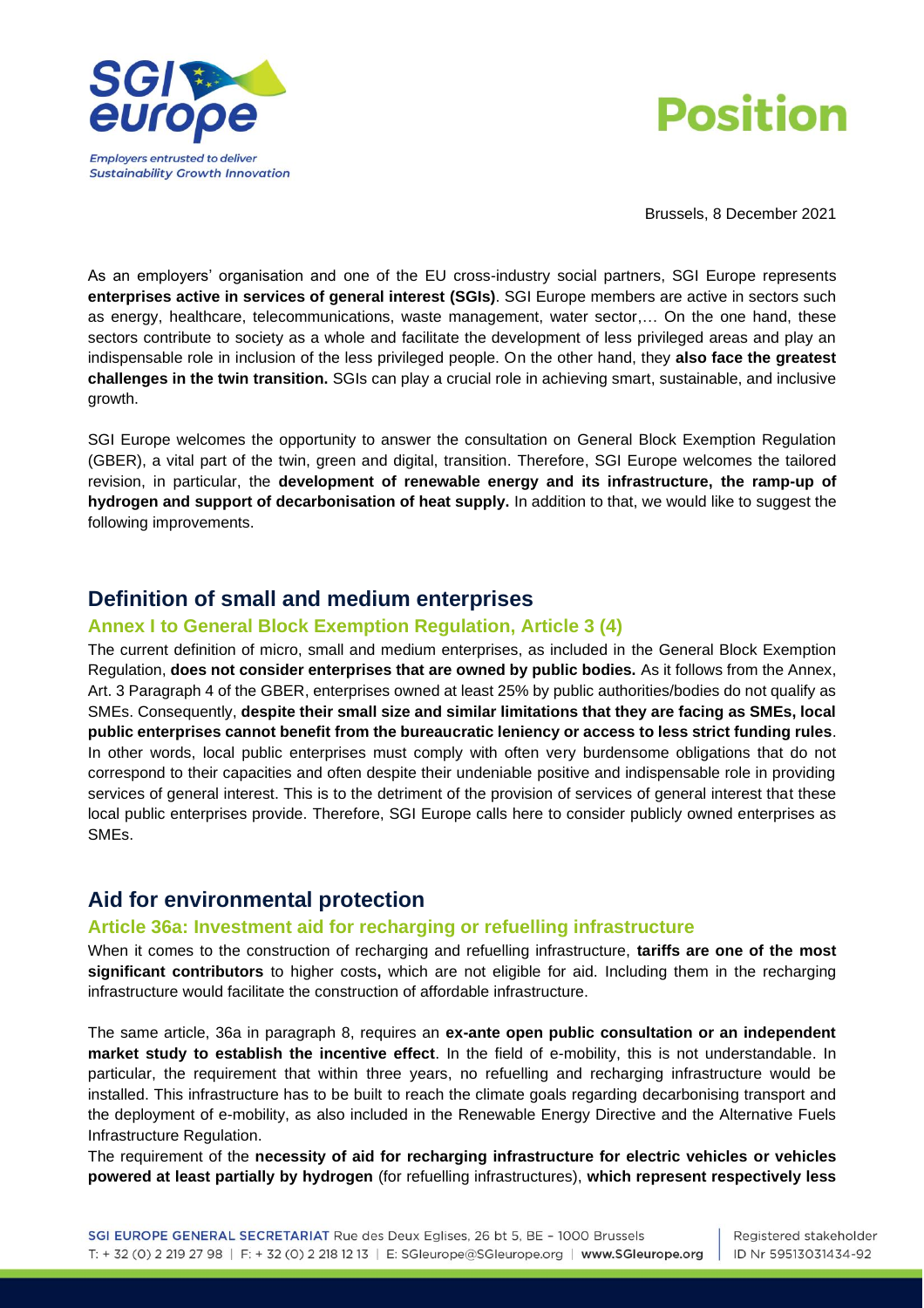



**than 2% of the total number of vehicles of the same category registered in the Member State concerned**, is to be seen critically. The decarbonisation of road transport is necessary and therefore a limitation to 2% is not reasonable.

## **Article 43: Operating aid for the promotion of energy from renewable sources and renewable hydrogen in small scale installations and for the promotion of renewable energy communities**

According to point 2a, aid measures for renewable energy **are exempted from the notification obligation only for projects with an installed capacity of less than 1 MW** undertaken by entities falling with the definition of renewable energy community. The threshold is set too low and could slow down the creation of renewable energy communities. SGI Europe suggests changing **the threshold to less than 3 MW.**

## **Articles 41 and 43: Investment aid for the promotion of energy from renewable sources, renewable hydrogen and high-efficiency cogeneration (concerning hydrogen)**

The draft regulation provides that hydrogen production can be supported only when the hydrogen is renewable – excluding low carbon hydrogen projects. This contradicts the CEEAG (with which the GBER should be aligned), which state in recital 75 that public support for projects for the production of "hydrogen and other low carbon gases" is possible. Articles 41 and 43 should then explicitly apply to low carbon hydrogen projects.

Furthermore, **the definition of renewable hydrogen is referred to the delegated act, which is not yet published.** This creates legal uncertainty, especially for hydrogen used in transport, which could lead to public buses powered by low carbon hydrogen and could therefore be categorised as not renewable anymore. Moreover, the **definition of low carbon hydrogen is highly questionable as it refers in a footnote to "the marginal generator in the bidding zone where the electrolyser is located"** for the calculation of the carbon content of the electrolyser. The condition set out in this footnote goes beyond the rules provided in the taxonomy regulation and presents difficulties of principle and implementation which justify its deletion:

- There is no reason to attribute the carbon content of the marginal production unit to the hours when the electrolyser is operating. This is an arbitrary choice since there are other flexible electricity consumers.
- There is no reason to make electrolysers responsible for not increasing the carbon content of the whole electricity system.
- Determining the carbon content of hydrogen by the marginal generation unit in the bidding area is hardly feasible under real conditions.
- This method will significantly reduce the number of hours during which it is possible to produce lowcarbon hydrogen, making projects unprofitable, when in fact, they do avoid CO2 emissions compared to SMRs.

This is another reason why both **including** and **clarifying the definition of low carbon hydrogen are so important.**